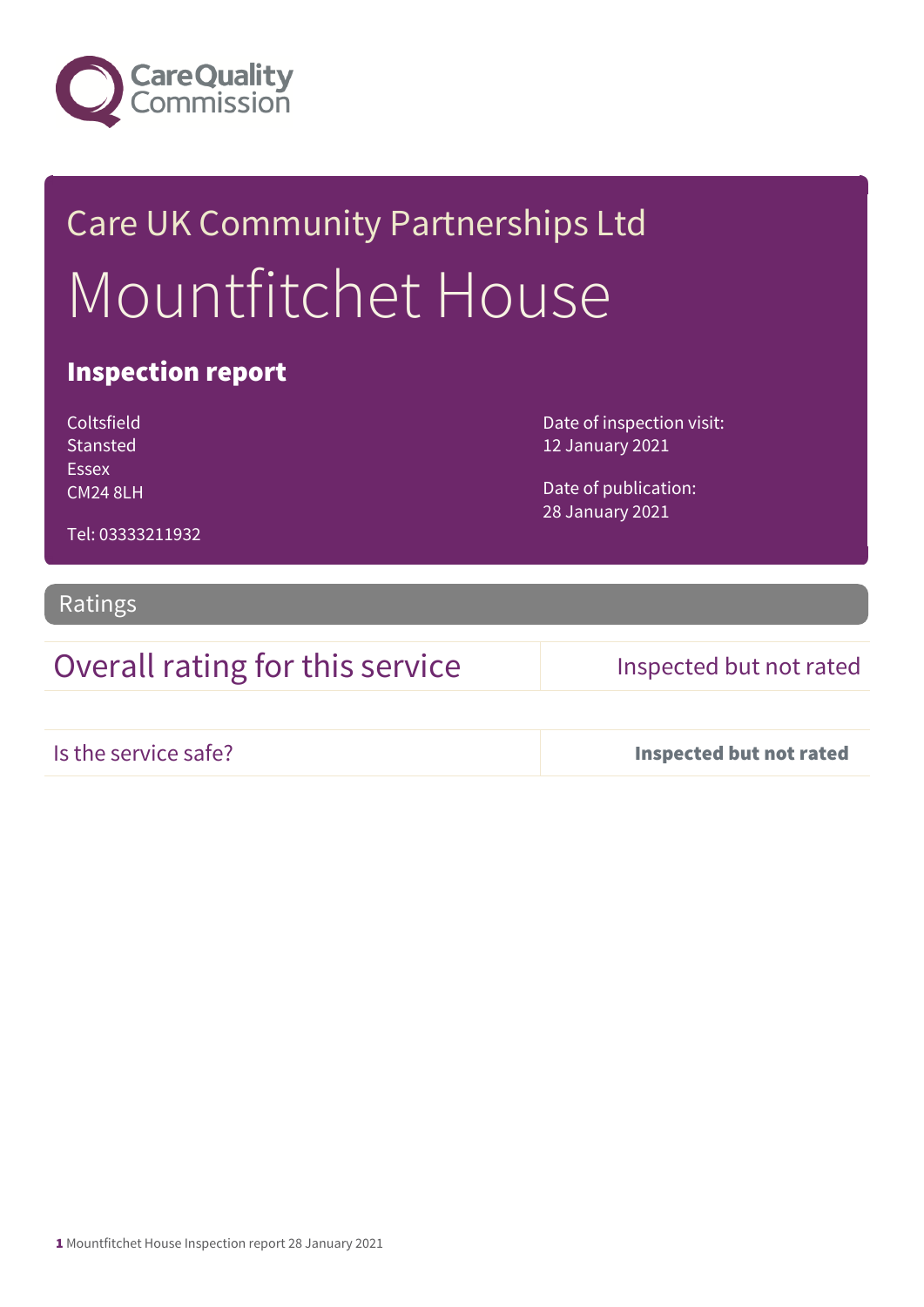## Summary of findings

### Overall summary

Mountfitchet House provides accommodation with personal and nursing care for up to 60 older people including people living with dementia. Care is provided in four separate units, across two floors.

We found the following examples of good practice.

The provider had assigned one member of staff the role of infection prevention and control champion for the service. The member of staff told us they were responsible for completing infection prevention and control audits, monitoring Personal Protective Equipment (PPE) stock levels and ensuring up to date guidance and information was available to all staff.

There was clear signage at the entrance to the service and throughout the building alerting staff and visitors to the outbreak and providing relevant infection prevention and control information.

The provider had increased the frequency of cleaning throughout the service, with particular emphasis on high touch areas such as door handles and light switches

A free standing visitor's pod was being built in the grounds of the service to provide a separate space for people to safely meet with their relatives in the future.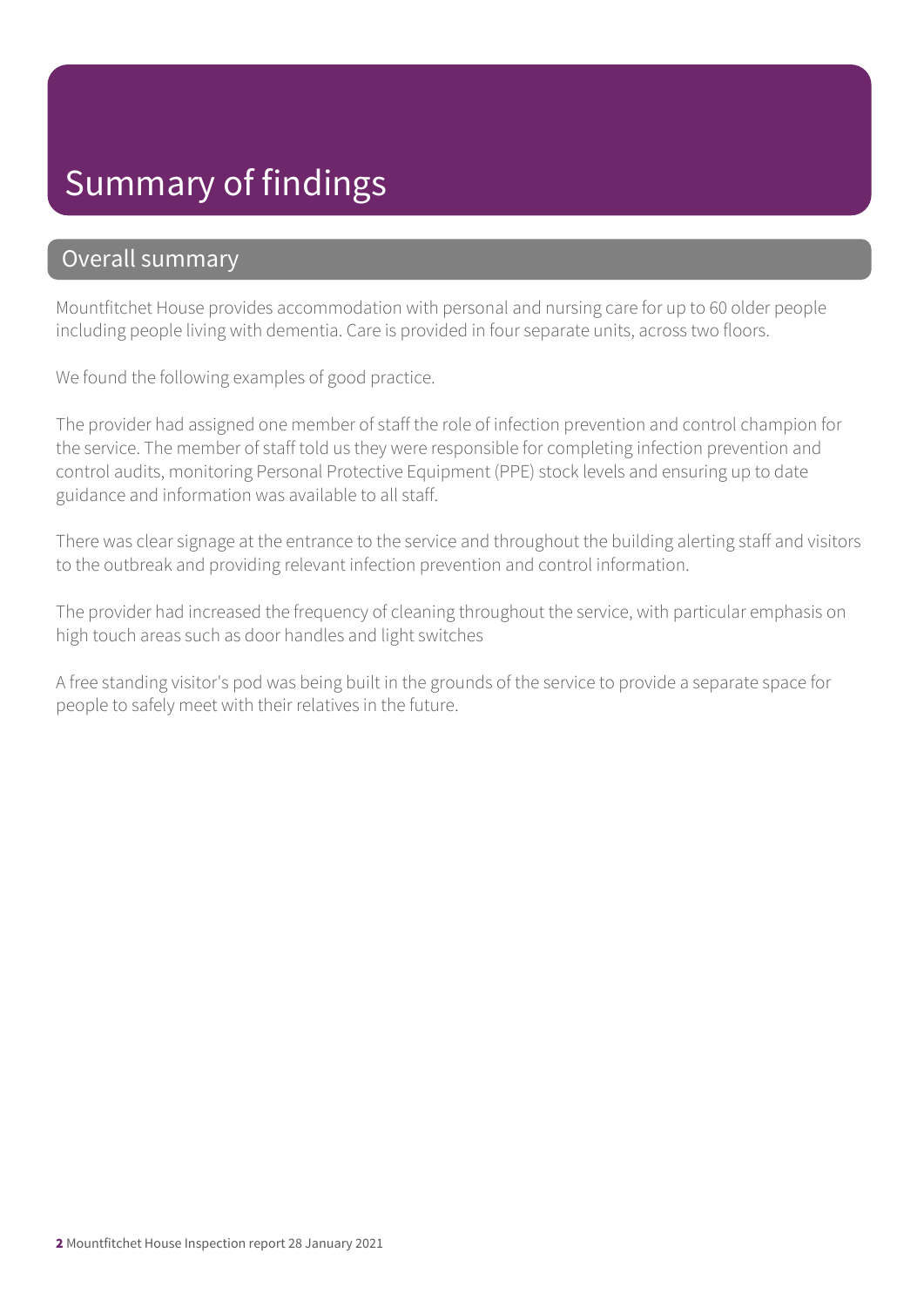### The five questions we ask about services and what we found

We always ask the following five questions of services.

Further information is in the detailed findings below.

Is the service safe? Inspected but not rated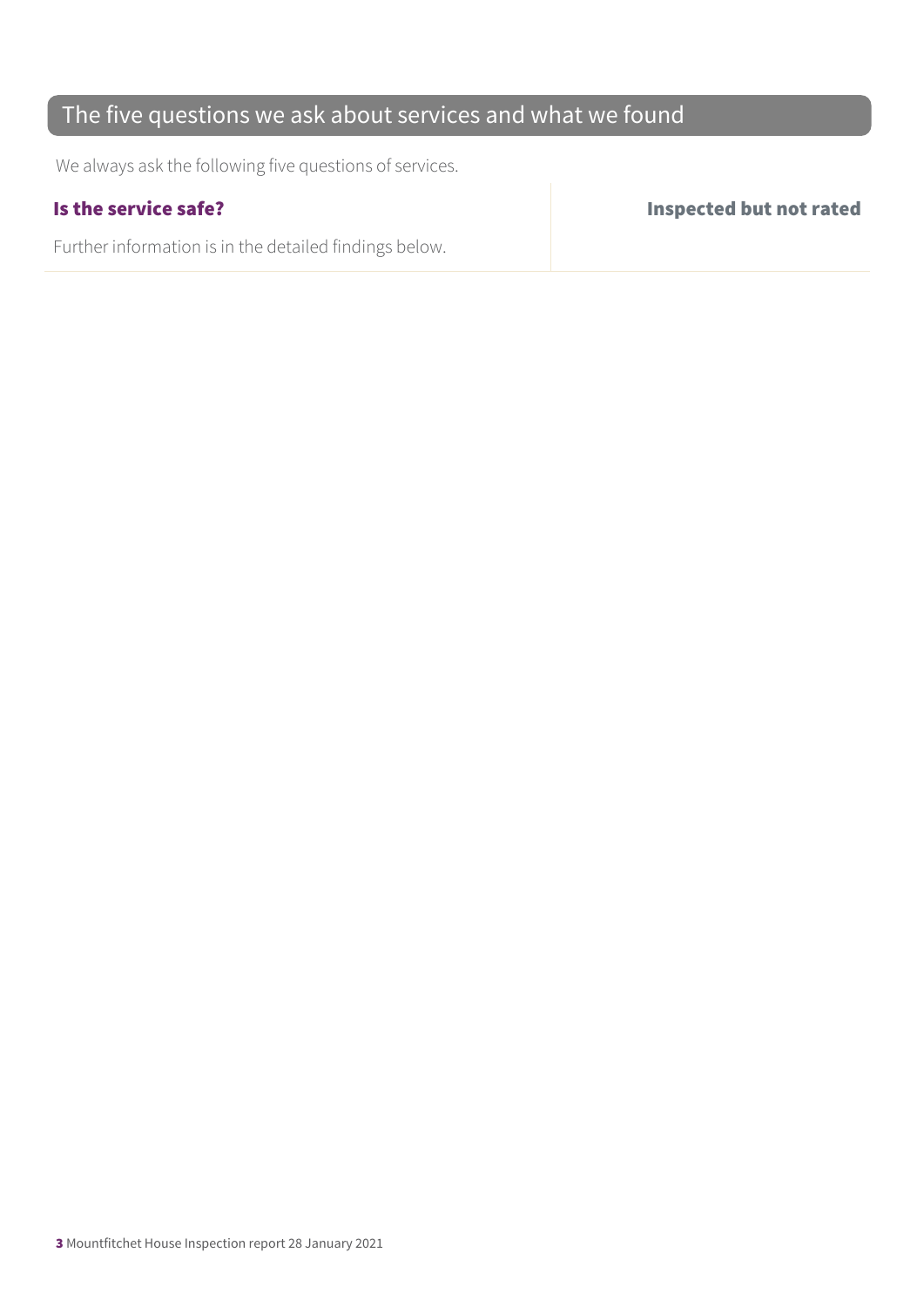

# Mountfitchet House Detailed findings

## Background to this inspection

We carried out this inspection under Section 60 of the Health and Social Care Act 2008 as part of our regulatory functions. This inspection was planned to check whether the provider is meeting the legal requirements and regulations associated with the Health and Social Care Act 2008.

As part of CQC's response to care homes with outbreaks of coronavirus, we are conducting reviews to ensure that the Infection Prevention and Control practice was safe and the service was compliant with IPC measures. This was a targeted inspection looking at the IPC practices the provider has in place.

This inspection took place on 12 January 2021and was announced.